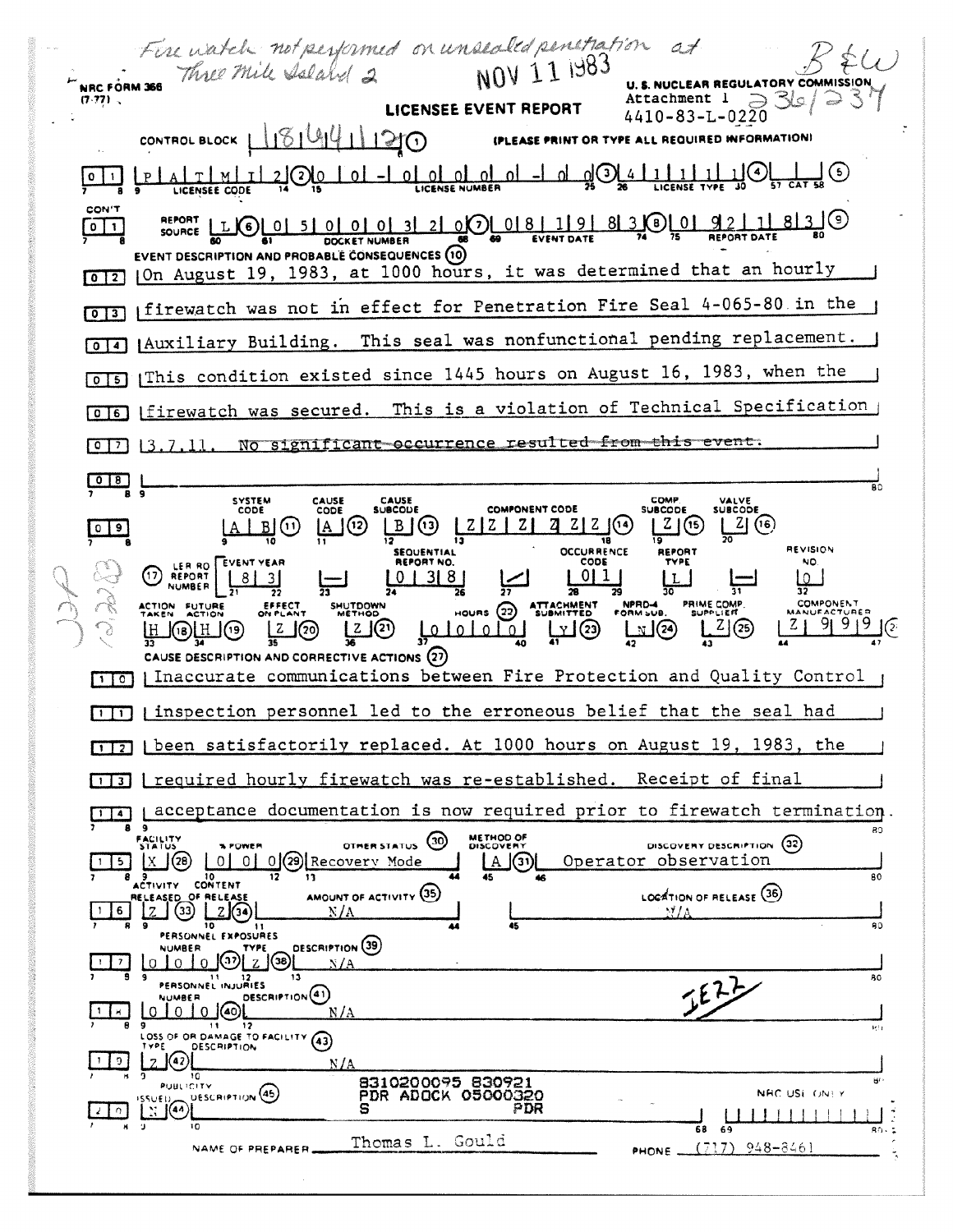Attachment 2 4410-83-L-0220

## LER 83-038/01L-0 EVENT DATE - August 19, 1983

## I. EXPLANATION OF THE OCCURRENCE

On August 19, 1983, at-1000 hours, it was determined that an hourly firewatch was not in effect for Penetration Fire Seal 4-065-80 on the 281' elevation of the Auxiliary Building. At that time, the penetration fire barrier was non-functional pending replacement of the seal. This condition existed since 1445 hours on August 16, 1983, when the firewatch was secured in the area of Seal 4-065-80. An hourly roving firewatch was re-established at 1000 hours on August 19, 1983, as required by Technical Specification 3.7.11. No significant occurrence resulted from this event. It is apparent that the roving firewatch in the area of Seal 4-065-80 was terminated on August 16, 1983, based on incorrect information that the seal had been satisfactorily replaced.

This condition is a violation of Technical Specification 3.7.11 and is considered reportable under Technical Specification 6.9.1.8(b).

This LER is similar in some aspects to LER's 83-28 and 83-03.

## II. CAUSE OF THE OCCURRENCE

Incomplete and/or inaccurate communications between Fire Protection and Quality Control inspection personneLled to the erroneous belief that Fire Seal 4-065-80 had been satisfactorily replaced by August 16, 1983.

## III. CIRCUMSTANCES SURROUNDING THE OCCURRENCE

At the time of the occurrence, the Unit 2 facility was in a long-term cold shutdown state. The reactor decay heat was being removed via loss to ambient. Throughout the event there was no effect on the Reactor Coolant System or the core.

IV. CORRECTIVE ACTIONS TAKEN OR TO BE TAKEN

Immediate - A roving firewatch was established at 1000 hours on August 19, 1983, in the area of Seal 4-065-80.

- Long-Term The fire protection engineer has been directed to delay termination of roving firewatches until final quality control acceptance documentation is received. This eliminates reliance on verbal communication.
- V. COMPONENT FAILURE DATA

N/A